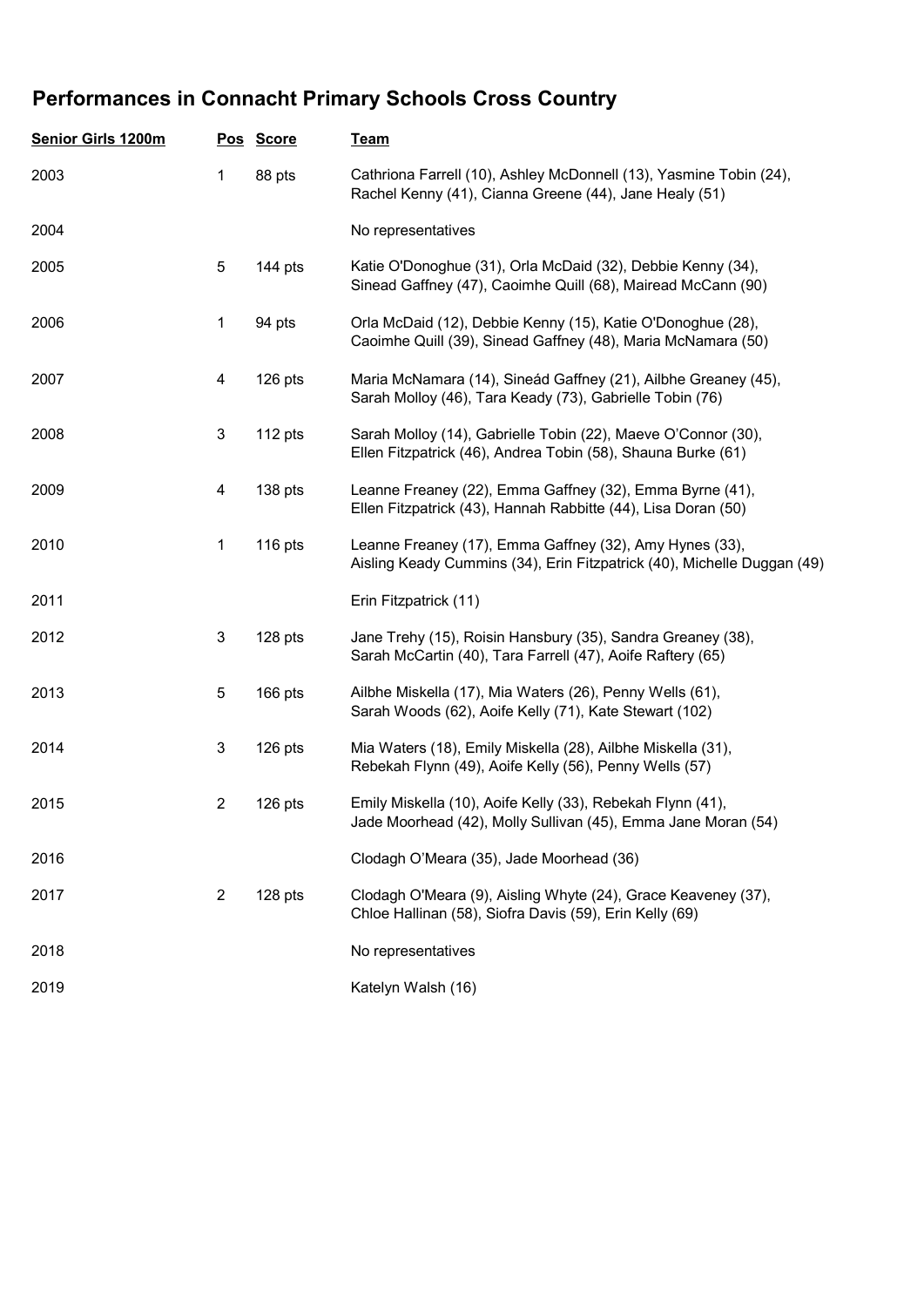| <b>Senior Boys 1200m</b> |                 | Pos Score | <b>Team</b>                                                                                                                     |
|--------------------------|-----------------|-----------|---------------------------------------------------------------------------------------------------------------------------------|
| 2003                     | 6               | 148 pts   | Cathal Greaney (13), Dean Raftery (40), Liam Clarke (46),<br>John Kerse (49), David Byrne (50), Kenneth Farrell (60)            |
| 2004                     |                 |           | No representatives                                                                                                              |
| 2005                     |                 |           | No representatives                                                                                                              |
| 2006                     | 5               | 127 pts   | Jack Raftery (20), Paul Joyce (29), Conor Lally (36),<br>Patrick Prendergast (42), Cathal Coppinger (60), Paul Fitzpatrick (64) |
| 2007                     | 3               | 114 pts   | Keelan Ryan (18), Matthew Freaney (25), Paul Fitzpatrick (35),<br>Liam Sheehan (36), Conor Lally (38), James Tansey (44)        |
| 2008                     | 4               | 122 pts   | Keelan Ryan (15), Matthew Freaney (16), James Tansey (45),<br>Korvah Dorbar (46), Oisin Coppinger (55), Patrick Phillips (69)   |
| 2009                     | 5               | $164$ pts | Ciaran Nevin (40), Matthew Molloy (41), Ronan Nevin (42),<br>Eoin Lally (43), Adam Flynn (53), Andrew Greaney (59)              |
| 2010                     |                 |           | No representatives                                                                                                              |
| 2011                     | $6\phantom{1}6$ | 221 pts   | Ronan Nevin (35), Conor Roche (45), Eoin Fahy (64), Alan Callanan (77),<br>Dean Callanan (81), Cian Waters (88)                 |
| 2012                     |                 |           | No representatives                                                                                                              |
| 2013                     | 9               | 224 pts   | Finbar McFadden (20), Kyle Moorhead (31), Eanna McDaid (86),<br>Victor Costello (87)                                            |
| 2014                     | $\mathbf{3}$    | 89 pts    | Kyle Moorhead (8), Shaun Gilligan (22), Gavin Kelly (29),<br>Adam Stewart (30), Jack Farrell (62), Lewis Ryan (86)              |
| 2015                     | 3               | $145$ pts | Adam Stewart (21), Shaun Gilligan (35), Ross McGuinness (39),<br>Eoin Byrne (50), Darragh McCartin (58)                         |
| 2016                     | 1               |           | Ross McGuinness (8), Robert Urquhart (18), Eoin Byrne(19),<br>Evan Hallinan (27), Luke Flynn (33), Evan Moran (40)              |
| 2017                     |                 |           | No representatives                                                                                                              |
| 2018                     |                 |           | No representatives                                                                                                              |
| 2019                     |                 |           | Keelan Moorhead (6)                                                                                                             |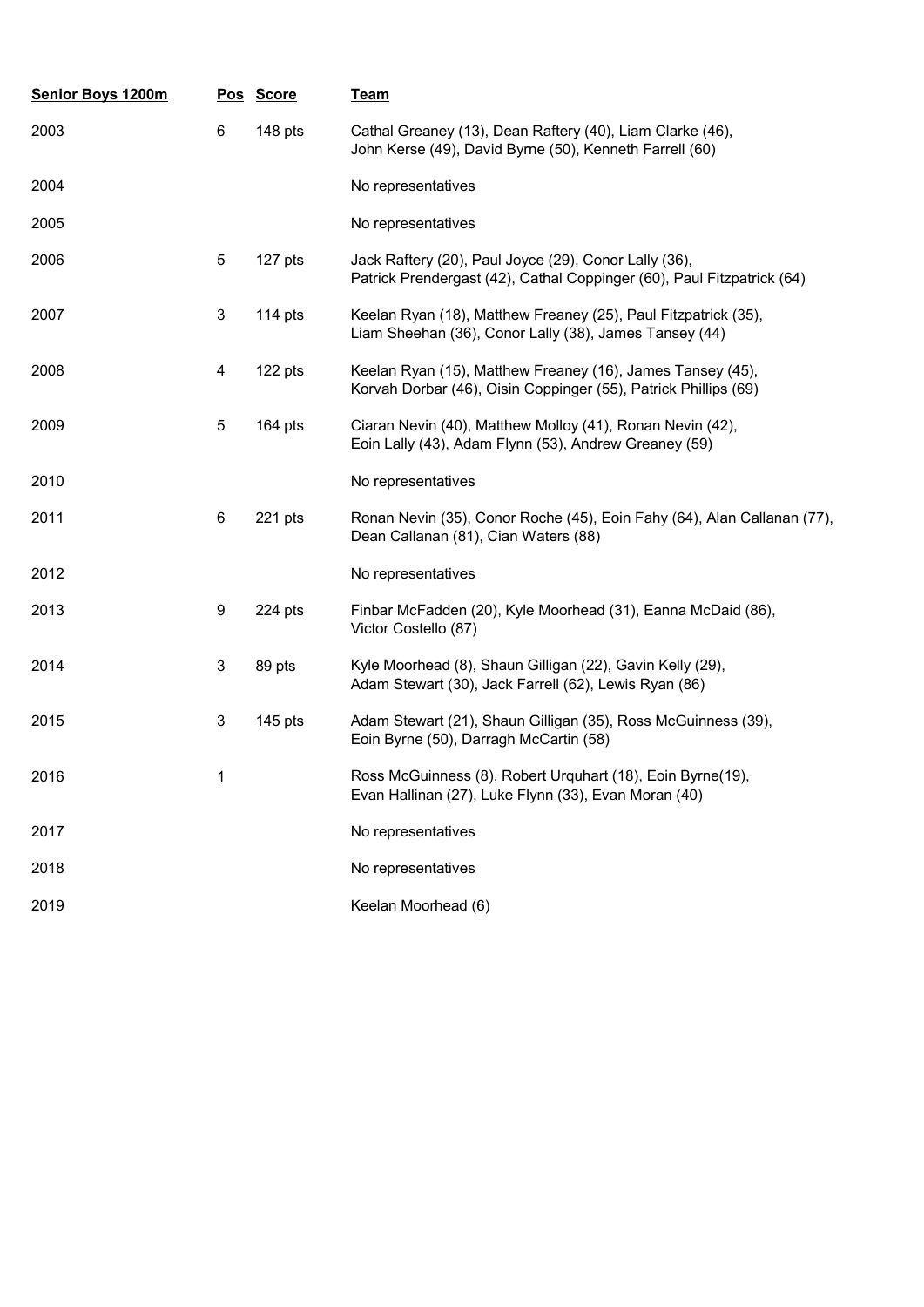| Junior Girls 1000m |                           | Pos Score | Team                                                                                                                               |
|--------------------|---------------------------|-----------|------------------------------------------------------------------------------------------------------------------------------------|
| 2006               | 1                         | 134 pts   | Sarah Molloy (15), Gabrielle Tobin (29), Tara Keady (41),<br>Maeve O'Connor (49), Shauna Burke (69), Carina Coppinger (81)         |
| 2007               | $\mathbf 5$               | 171 pts   | Ellen Fitzpatrick (36), Emma Byrne (41), Lisa Doran (43),<br>Andrea Tobin (51), Hannah Rabbitte (55), Ashling Connolly             |
| 2008               | 1                         | 96 pts    | Grainne McDaid (4), Leanne Freaney (12), Emma Gaffney (32),<br>Michelle Duggan (48), Aisling Keady-Cummins (49), Sinead Walsh (60) |
| 2009               |                           |           | No representatives                                                                                                                 |
| 2010               | 4                         | 158 pts   | Jade Connolly (22), Mia Waters (42), Sandra Greaney (46),<br>Laura Cunningham (48), Aoife Raftery (56), Shauna Tobin (88)          |
| 2011               | $\mathbf{2}$              | 96 pts    | Mia Waters (21), Roisin Hansbury (22), Jane Trehy (26), Sarah McCartin (27),<br>Ailbhe Miskella (28), Emma Urquhart (59)           |
| 2012               | 3                         | 118 pts   | Ailbhe Miskella (12), Emily Miskella (31), Rebekah Flynn (32),<br>Sarah Woods (43), Penny Wells (52), Emma Jane Moran (73)         |
| 2013               | 1                         | 64 pts    | Rebekah Flynn (1), Emily Miskella (5), Emma Jane Moran (23),<br>Molly Sullivan (35), Jade Moorhead (53), Rebecca Lynch (68)        |
| 2014               | 7                         | 219 pts   | Jade Moorhead (41), Rebecca Lynch (49), Chloe Hallinan (56),<br>Clodagh O'Meara (73), Sarah Byrne (98), Leah Farrelly (104)        |
| 2015               | $\ensuremath{\mathsf{3}}$ | 137 pts   | Clodagh O'Meara (13), Sadhbh Irwin (28), Chloe Hallinan (43),<br>Sarah Byrne (53), Grace Lynch (76), Jenny Cloonan (109)           |
| 2016               |                           |           | No representatives                                                                                                                 |
| 2017               | $\ensuremath{\mathsf{3}}$ | 132 pts   | Ella Farrelly (17), Sarah Creaven (19), Lauren Morgan (44),<br>Katelyn Walsh (52), Claudia McGuinness (58), Ciara O'Connor (59)    |
| 2018               | $\overline{c}$            | 106 pts   | Katelyn Walsh (17), Mia Hollingsworth (24), Ciara O'Connor (29),<br>Kelly Hallinan (36), Lauren Morgan (51), Lillian Walsh (67)    |
| 2019               | 5                         | $145$ pts | Mia Hollingsworth (15), Gemma Cloonan (31), Beth Glynn (40),<br>Jenna Brady (59), Aoileann O'Connor (65)                           |